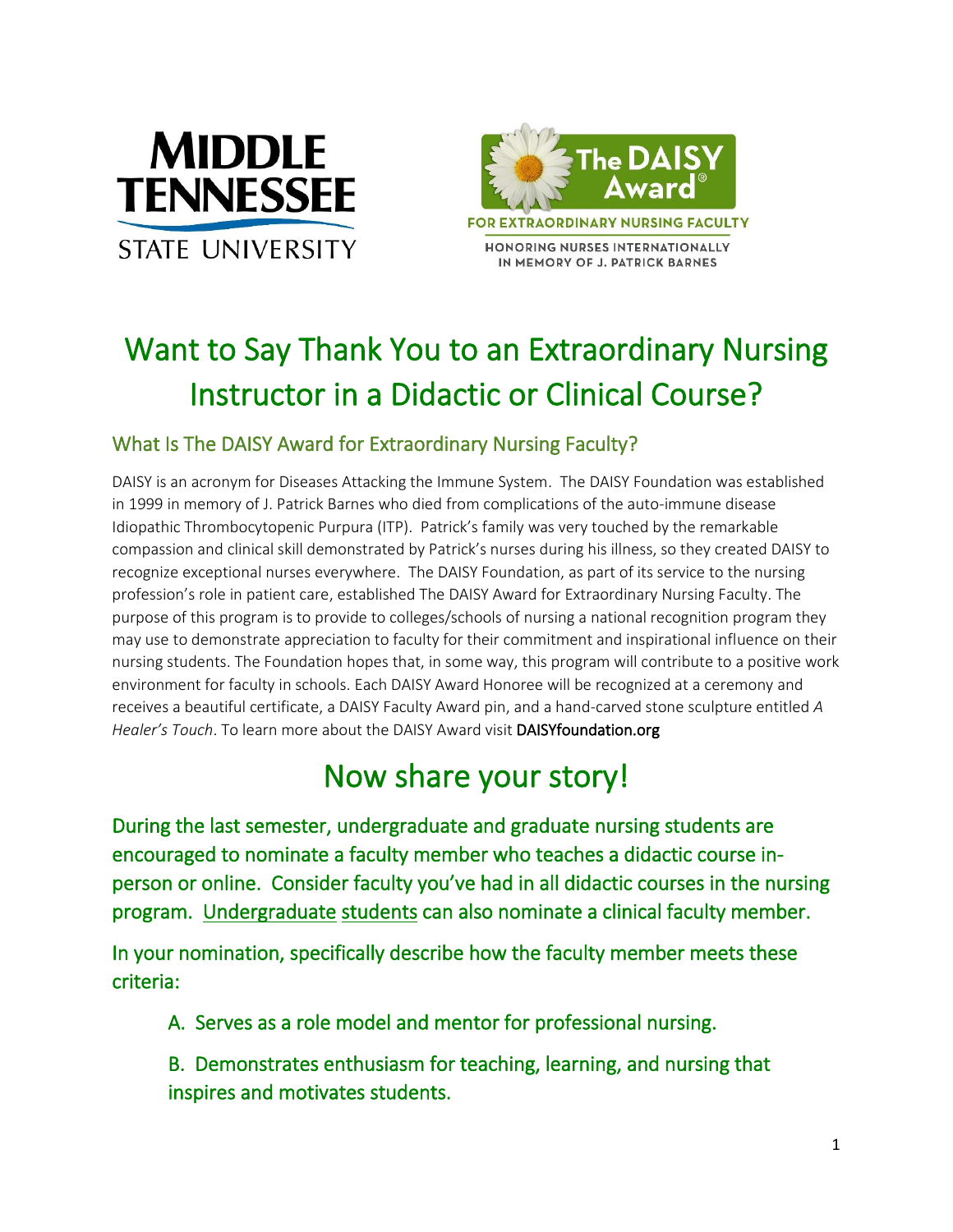C. Demonstrates interest in and respect for learners.

D. Demonstrates personal attributes (e.g. caring, confidence, patience, integrity and flexibility) that facilitate professional growth.

E. Is fair and unbiased in his/her treatment of individual students.

- F. Exhibits excellent interpersonal skills.
- G. Develops collaborative working relationships with students.

## To Nominate an Extraordinary Faculty Member:

I would like to nominate \_\_\_\_\_\_\_\_\_\_\_\_\_\_\_\_\_\_\_\_\_\_\_\_\_\_\_\_\_\_\_\_(name), teaching (course or clinical rotation

In your nomination, please describe how the faculty member meets the criteria (A-G).